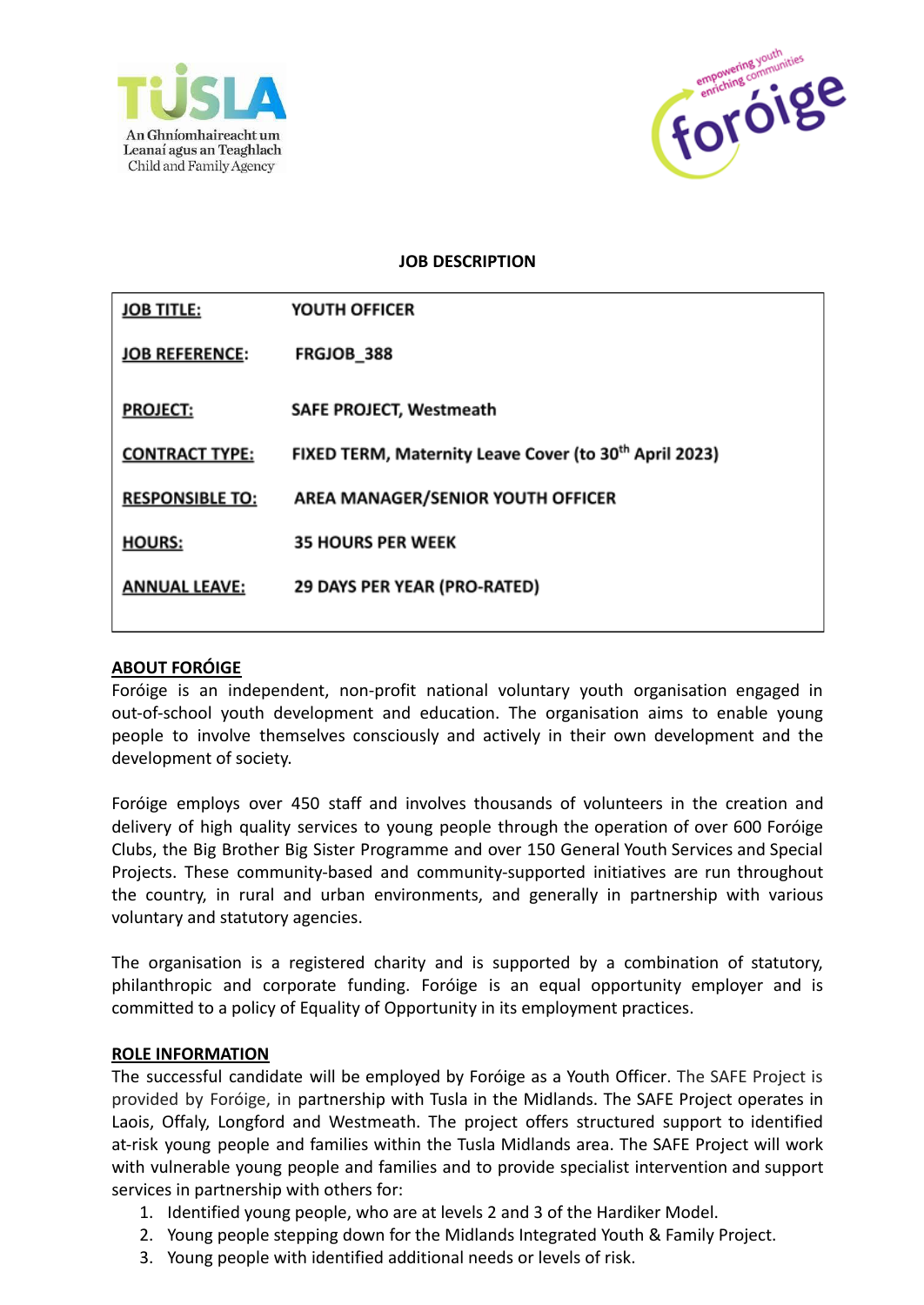This service aims to meet a clearly identified need to respond in a comprehensive, holistic way to the needs of vulnerable young people and their families. Interventions that will be delivered are experiential, developmental, resilience building programmes designed to promote positive coping capacities and self-care in the face of stressful and difficult circumstances. Programmes will range from one to one and group programmes with young people, to parent support, with a view to increased integration of the young person and family into the community. Referrals to the service will be made by Tusla and other statutory, community and voluntary agencies.

This position is based in Westmeath. However, the Youth Officer may also be required to engage with young people from other counties within the Midlands Tusla area, if the need arises.

#### **KEY RESPONSIBILITIES**

The successful candidate will be given a contract of employment up to  $30<sup>th</sup>$  April 2023. It must be understood however, that if the position becomes redundant at any time during the period of the contract or if the funding for the post is discontinued or a post holder fails to perform satisfactorily, employment may be terminated.

The duties of the Youth Officer in carrying out any functions, which may be involved in or arise out of the appointment, shall be as notified by the Area Manager, the board of Foróige and/or its Chief Executive. These duties will include but are not limited to:

- In consultation with Tusla, identification of the needs and strengths of young people and their families and developing case plans to respond to them effectively in accordance with Foróige's Policies and Procedures.
- Implementing developmental and educational programmes on a one-to-one or group basis with young people and their families, as appropriate.
- Attending case conferences and reviews, court appearances and regular meetings with key Tusla personnel including the Social Work team.
- Enlisting the support of parents/guardians, family members and others and enabling them to engage effectively with the young person in supporting behaviour change.
- Engaging effectively with parents/guardians and other family members to support them in their role with the young person.
- Assisting the young person and their families to access appropriate community and statutory services and resources, i.e. provide information and support and/ or referral to relevant agencies.
- Facilitating the integration of the young person into the community through engaging them with local clubs, groups and organisations that suit their interests, build on strengths and meet their needs.
- Enabling vulnerable young people and their families to build skills such as personal effectiveness, self-efficacy, confidence, social competence and resilience.
- Enabling and empowering the young people to fully participate in their own development and that of their community.
- Enabling the project participants to explore the range of options available to them particularly with regard to education, training and/or employment.
- Building and maintaining effective working relationships with key stakeholders in the community.
- Compiling with the assistance of the Senior Youth Officer, reports, plans and any other relevant documentation, ensuring that deadlines are adhered to.
- Operating in compliance with Foróige policies, procedures and guidelines as instructed by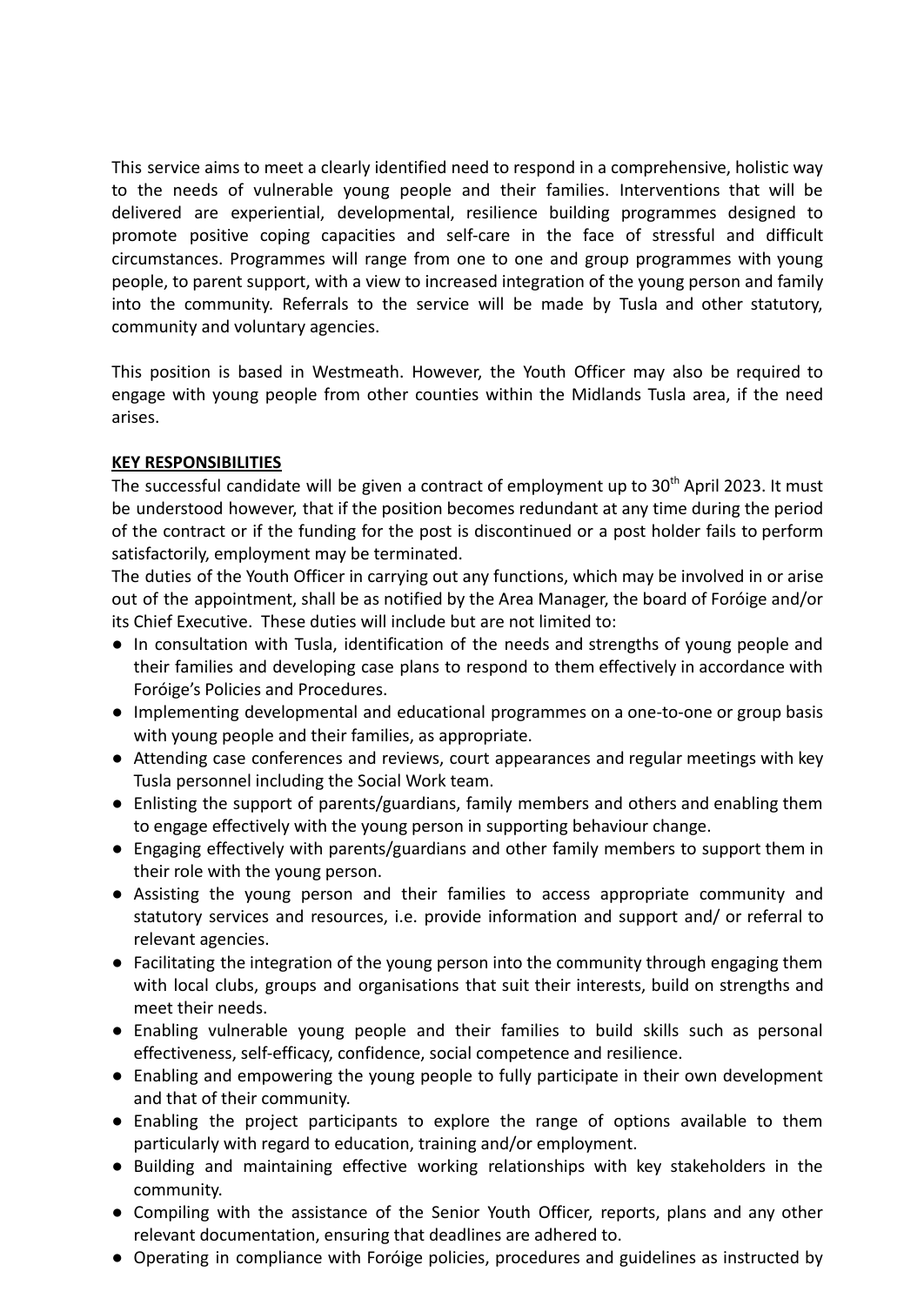Foróige management.

- Day to day administration and budget management as required.
- Any other duties that may be assigned from time to time.

## **PROFESSIONAL QUALIFICATIONS AND EXPERIENCE E= Essential, D= Desirable**

- Education to National Degree standard. **(E)**
- Demonstrable knowledge and understanding of Foróige's philosophy and approach to youth work and engaging young people and families**. (E)**
- A minimum of 1 years' experience of working with young people experiencing adversity in their lives and planning interventions in order to achieve the best possible outcomes with the young person and their family. **(E)**
- Experience working with families and parents, particularly in delivering parenting and whole family programmes (D)
- A good knowledge and understanding of Tusla's National Policy Framework for Children and Young People, Tusla's National Service Delivery Framework including Tusla's National Practice Model for Children and Young people. (D)
- Ability to work in an efficient manner and to lead and motivate others. **(E)**
- **●** Car owner with full driving licence **(E)**

# **PERSON SPECIFICATION** (all **Essential** requirements)

- Ability to build and maintain effective working relationships
- Good interpersonal skills, including ability to liaise with a wide range of contacts.
- Excellent organisational skills and high standards of accuracy and attention to detail.
- Ability to be proactive, use own initiative and work effectively within a pressurised environment.
- Positive and flexible approach to working as part of a team.
- Good written communications skills, including ability to draft summary information and correspondence.
- Ability to follow organisational guidelines and processes.
- Good computer skills, including Word, Excel, Internet, PowerPoint and Social Media

## **REQUIREMENTS OF ALL FORÓIGE STAFF** (all **Essential** requirements)

- Commitment to the purpose of Foróige and to work within the values, policies and procedures of the organisation
- To act consistently in a professional manner at all times
- To participate in regular supervision with your line manager
- Flexibility in relation to hours of work to meet the needs of the work. Work during unsocial hours may be required.
- Identify training needs with your line manager and participate in training opportunities appropriate to the role
- To undertake other duties as may be requested by the board of Foróige and /or the Chief Executive Officer of Foróige or their nominee from time to time